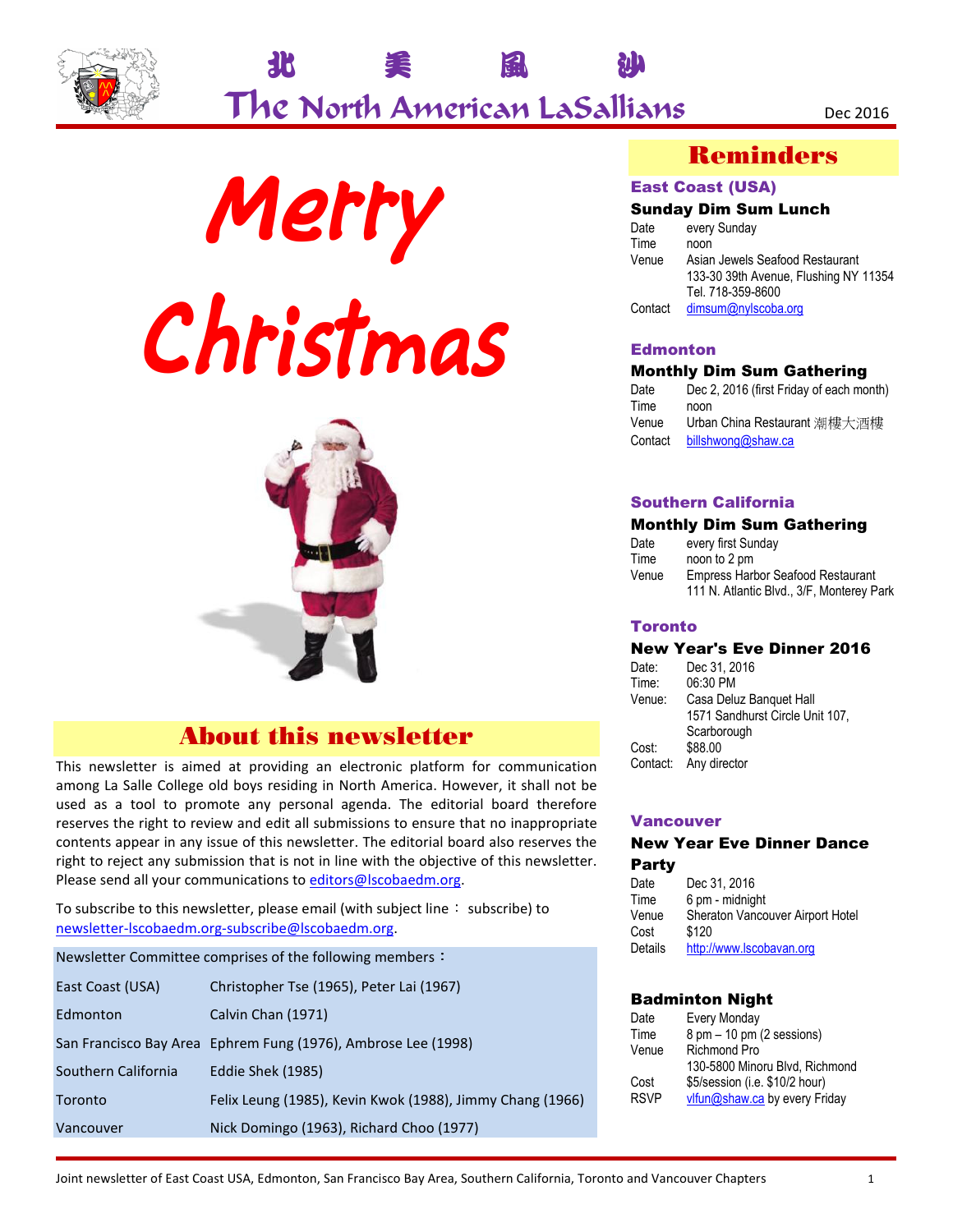

The North American LaSallians Dec 2016

北 美 風 沙

# Chapter News

### Toronto Chapter

### **TORONTO CHAPTER HOSTING NEW YEAR EVE DINNER DANCE**

| Venue:                                           | Casa Deluz Banguet Hall                                               |  |  |  |  |  |
|--------------------------------------------------|-----------------------------------------------------------------------|--|--|--|--|--|
| Address:                                         | 1571 Sandhurst Circle, Unit 107 (at Woodside Square), Scarborough, ON |  |  |  |  |  |
| Time:                                            | Reception at 6:30 p.m. and Dinner at 7:00 p.m.                        |  |  |  |  |  |
| Tickets:                                         | \$88/ person                                                          |  |  |  |  |  |
| Live Music:                                      | Synergy Band (headed by Peter Chan (1972) with Paul Wong (1973))      |  |  |  |  |  |
| Please contact any of the directors for tickets. |                                                                       |  |  |  |  |  |

#### Dinner menu:

|                                                   |             |                                                                             |                  |                  |                       |                  |                            | 門宴<br><b>Casa Deluz</b><br><b>BANQUET HALL</b> |                            |                                 |                            |                                 |                                        |                            |                        |  |
|---------------------------------------------------|-------------|-----------------------------------------------------------------------------|------------------|------------------|-----------------------|------------------|----------------------------|------------------------------------------------|----------------------------|---------------------------------|----------------------------|---------------------------------|----------------------------------------|----------------------------|------------------------|--|
| $^{\mathrm{+}}$<br>二月三<br>$+$<br>曰<br>星<br>期<br>四 | H<br>十<br>席 | 送<br>汽<br>水<br>47<br>罐                                                      | 美<br>點<br>雙<br>輝 | 合<br>時<br>甜<br>品 | 鮑<br>汁<br>炆<br>伊<br>麵 | 海<br>皇<br>炒<br>飯 | 玉<br>樹<br>麒<br>麟<br>斑<br>塊 | 美<br>極<br>雙<br>龍<br>蝦                          | 豉<br>油<br>皇<br>走<br>地<br>雞 | 瑤<br>柱<br>鮮<br>菌<br>扒<br>苗<br>皇 | 海<br>皇<br>肉<br>魚<br>肚<br>羹 | 韹<br>翠<br>爽<br>肉<br>花<br>姿<br>片 | 百<br>花<br>炸<br>蝦<br>球                  | 鮮<br>果<br>火<br>雞<br>沙<br>律 | 喇<br>シリ<br>同<br>學<br>曾 |  |
|                                                   |             | 1571 Sandhurst Circle, Unit 107 (at Woodside Square) Scarborough ON M1V 1V2 |                  |                  |                       |                  |                            |                                                |                            |                                 |                            |                                 | Tel: (416) 298-9992 Fax: (426) 2986669 |                            |                        |  |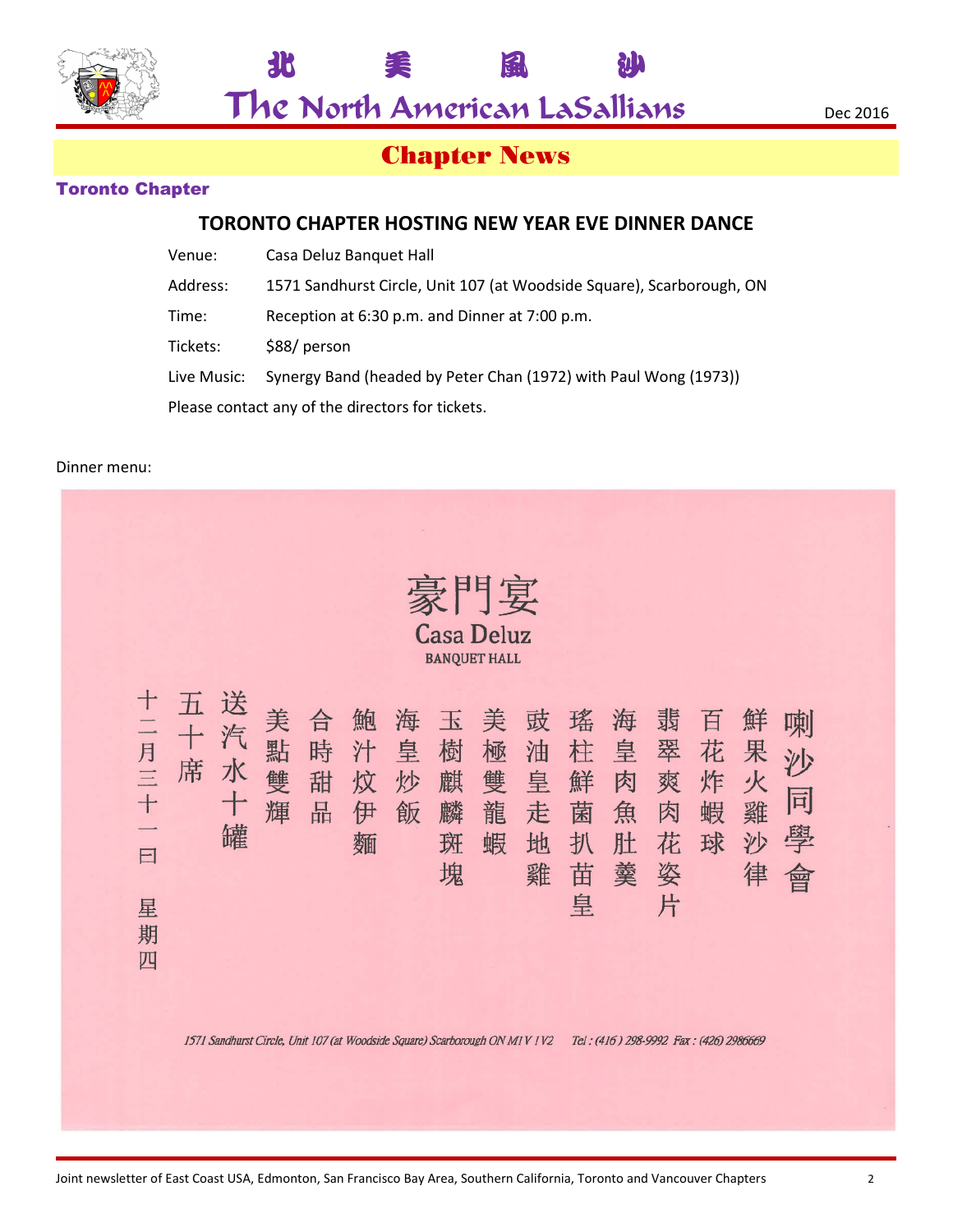



### Edmonton Chapter

### **Grey Cup Party**

Several members gather together to watch the Grey Cup Championship game, a tradition in Edmonton.



Reader's Message

Dear Chief Editor,

Br Willam Lai (1961) is like a hallmark to show that the overseas communities are fast mellowing, with the Newsletter under your baton and others in the editorial committee.

Over the years, we have seen a steady increase in inputs from old boys in the forms of photos, reports and reminisces of the old days. Br William Lai's is particularly inspiring - from Africa; that, to many, is a strange distant land. I hope the young ones would push our fraternal spirit to greater heights.

Kudos to all once again.

Thomas Yip